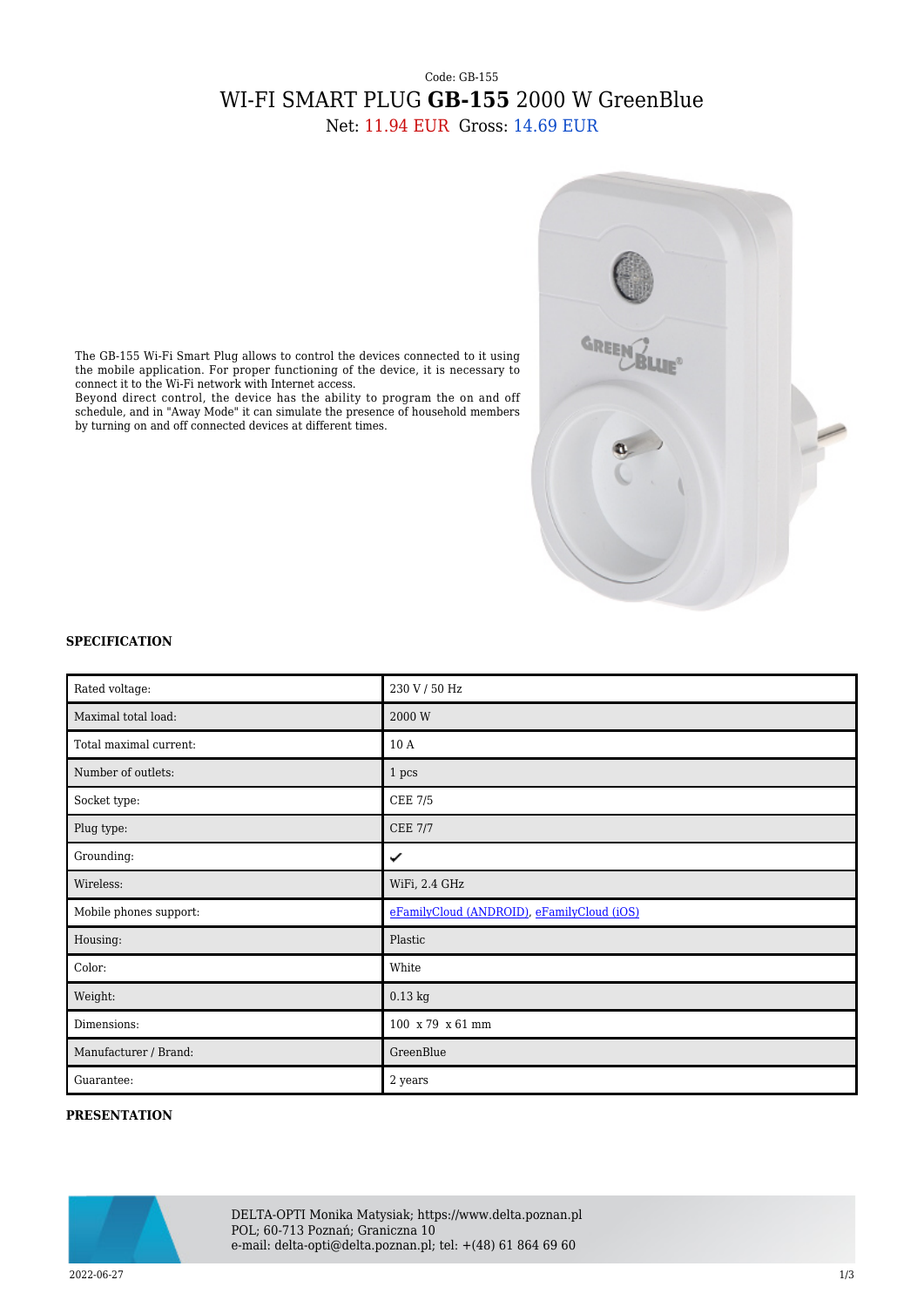





DELTA-OPTI Monika Matysiak; https://www.delta.poznan.pl POL; 60-713 Poznań; Graniczna 10 e-mail: delta-opti@delta.poznan.pl; tel: +(48) 61 864 69 60

2022-06-27 2/3